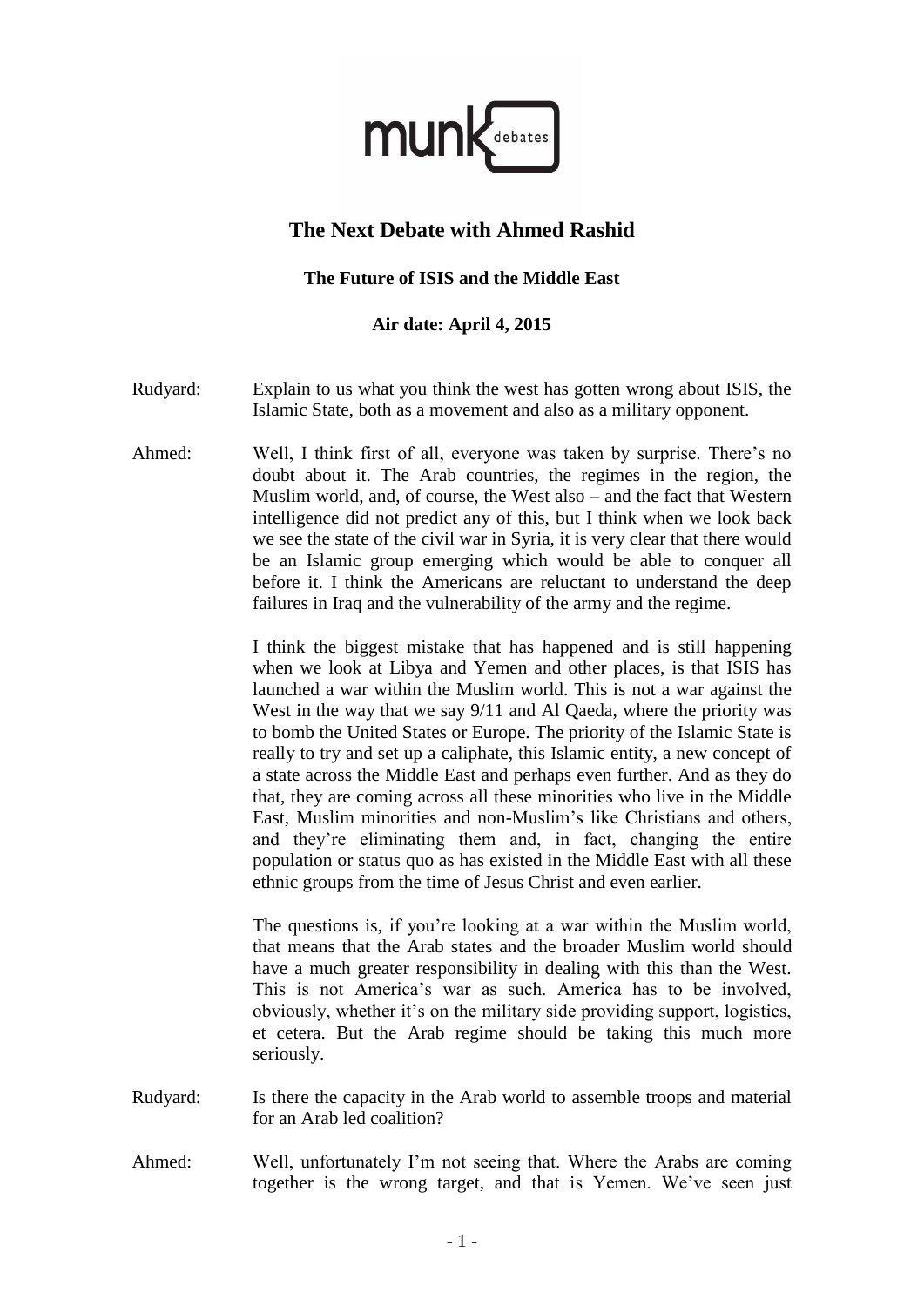recently the crisis in Yemen has led to Saudi Arabia claiming that the rebels in Yemen are Iran backed and so the Arab world has to unite against them. Now first of all I don't think that is the case. The Houthi, who are the main rebel group in Yemen have been oppressed and marginalized for a long time. They are asserting themselves, which makes this a civil war within Yemen. This is not a proxy war between Iran and Saudi Arabia. It is really unfortunate as the main target for the Arab regimes should be the Islam State rather than a side show [in Yemen]. And Yemen is a side show in the short and medium term. Of course, it's still very dangerous because al-Qaeda is there and a lot of these extremist groups have bases there, et cetera.

Yemen is not about to attack or invade Saudi Arabia. Iran is already overstretched supporting the rebels is Syria, supporting the Iraqi regime, and militias in Lebanon. Iran is not about to suddenly jump into Yemen with large numbers of troops. I think this is a very exaggerated threat by the Arabs and it's an excuse for the Saudi's to say, "Well, the main threat is Iran," whereas actually the Saudi's should be making up with Iran. The Arabs need the support of Iran if they're going to defeat Islamic State. Certainly, Islamic State cannot be defeated without Iran. Look at Iran, I mean Iran has actually put boots on the ground. They have put soldiers and officers and trainers alongside the very dishevelled Iraqi army in order to fight the Islamic State.

Now this is what other Arab regimens should have done months ago and they haven't done so. So instead we have this strange mixture. You have Iranian troops and advisors helping the Iraqi army, and you have American troops and advisors helping the Iraqi army. Well, that's fine. I mean that's the way cleavages in this region have to be resolved. I just wish there had been Saudi and Jordanian and United Arab Emirates troops also helping the Iraqis fight Islamic State. Instead of, they're all going off on this wild goose chase trying to hammer Yemen.

- Rudyard: Talk to us about the relationship between Islamic State and Saudi Arabia, because it's a complex one. ISIS is the ideological progeny of Wahhabism, yet at the same time its leaders have committed themselves to the destruction of the Gulf States and the Saudi monarchy.
- Respondent: If you go back to the 1980's all the Sunni extremist groups that have emerged, starting with al-Qaeda and going into all the groups in Pakistan, Afghanistan, Central Asia, and subsequently in the Arab world, have as their base Wahhabism. As such, many of these groups have unfortunately been admired by the Saudi because these groups are reflecting the views of the Wahhabi doctrine in Saudi Arabia. Jihad is mandatory and anybody not believing Wahhabism is almost a non-Muslim and can be killed even. Now the Saudi's are trying distance themselves. Obviously, they're the enemy of the Islamic State. They've denounced al-Qaeda, they've denounced the Islamic State, but they're not making any real changes in their own curricula and religious schools whether it's for the young people, for students, whether for their religious elite. The Ulama in Saudi Arabia is not looking at some of the precepts of Wahhabism and changing them around. As long as this doesn't happen, we're going to see more and more extremist Sunni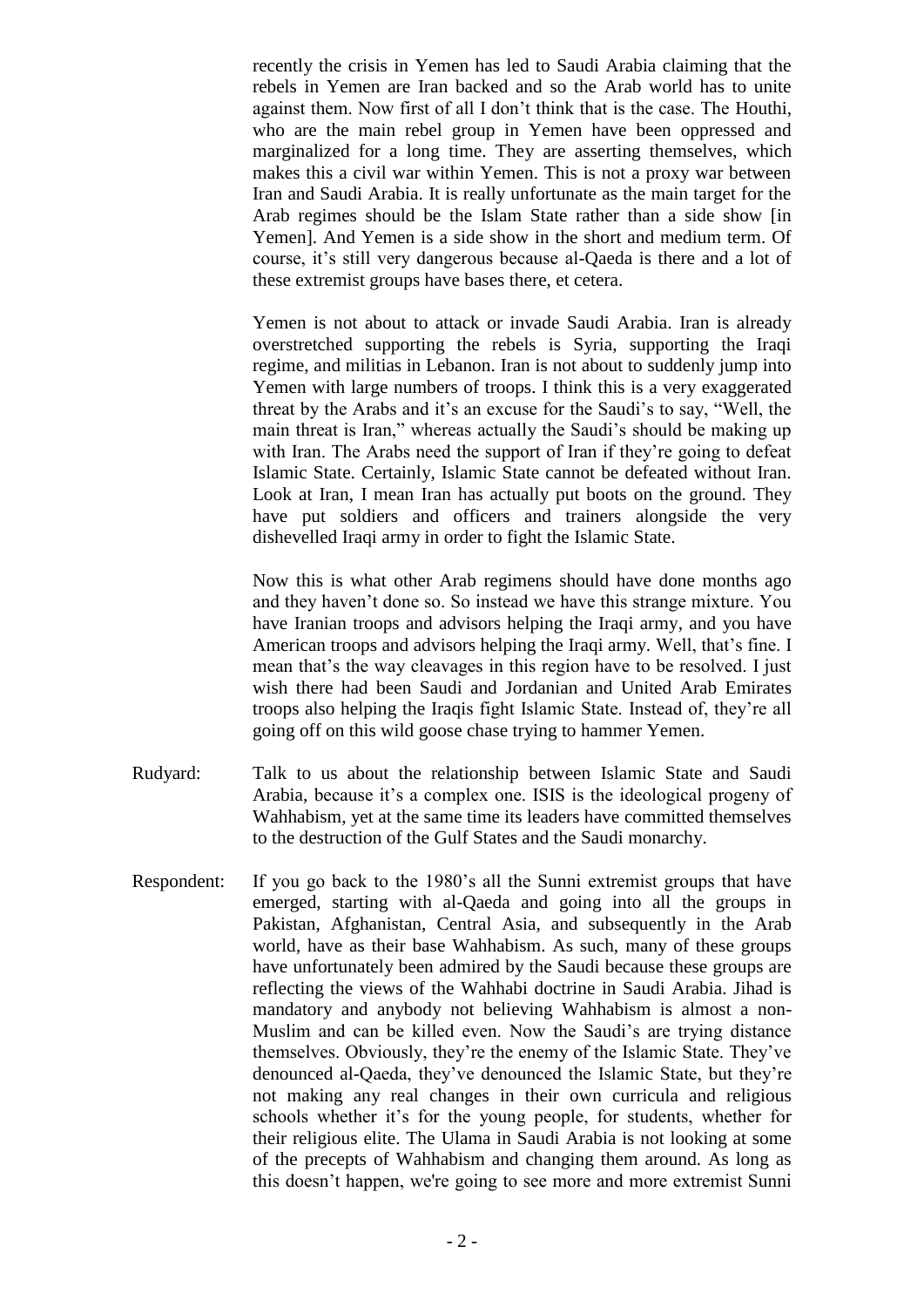groups emerge around the world owing their pedigree to Wahhabism. Frankly, the Saudi's are not really tackling this issue.

- Rudyard: Do you think Saudi's see Islamic State as a convenient foil to tie Iran up in Iraq, to threaten their borders?
- Ahmed: Officially, of course not. I think the Saudi's are very much against Islamic State, but when you consider the Saudi hatred for Iran and Shias' in particular, Shia Muslim's who they do not consider as being real Muslim's, and you look at the Islamic State which hates Iran and also hates Shia's, yes there is a similarity of views there. The Saudi's have to walk back some of this doctrine that they believe in and preach, especially to their young people because it is very similar to what the Islamic State believes in. There is really no debate going on in Saudi Arabia on about these issues. They're brushing it really under the carpet. Now I don't believe that the Saudi's are deliberately funding or fuelling Islamic State, but this contradiction is staring them in the face and they're not doing anything about it and its effecting the entire Muslim world.
- Rudyard: In a similar vein, Tom Freedman in the *New York Times*, and other American commentators are saying, "Why is it in our interest to destroy the Islamic State? Why aren't we using them as a potential cap or foil for Iran's ambitions in the region?" Are you surprised to hear prominent American voices trumpeting that line?
- Ahmed: I can well understand that position and the fact that the U.S. itself is caught in this monumental contradiction, whereas the Americans want to not deploy troops any more in the Middle East and to pull out of all these commitments that they've had over the last 10-15 years. And at the same time when they see the beheadings and the actions of Islamic State on TV, they're demanding that President Obama should be committing American forces. This is a contradiction that the U.S. administration has not worked out. The administration is not offering a solution to this crisis or a comprehensive strategy. You have a very mixed bag of strategies. You're supporting some rebels in Syria, you're supporting the same rebels you're bombing in Iraq, et cetera.

I think the U.S. is, itself, very confused. The media and the public are very confused because there's absolutely no clarity. At the same time it must be said that I think everybody in the Middle East is also very confused because there is no clarity at the moment. Certainly, there should be a front established by the Arab governments against the Islamic State and that should be firmly held. That has not happened. What you are getting is individual governments helping the Iraqi's or acting against the Islamic State. You're not getting a comprehensive strategy from the Arab world, from the broader Muslim world. It's amazing for me – and very depressing – to see that the Saudi's have got a ten nation alliance against tiny Yemen which is not a threat to anyone in the region. It is a threat to itself because it is fighting a bloody brutal internal civil war. And yet that same alliance should have been formed by the Arab leaders against the Islamic State.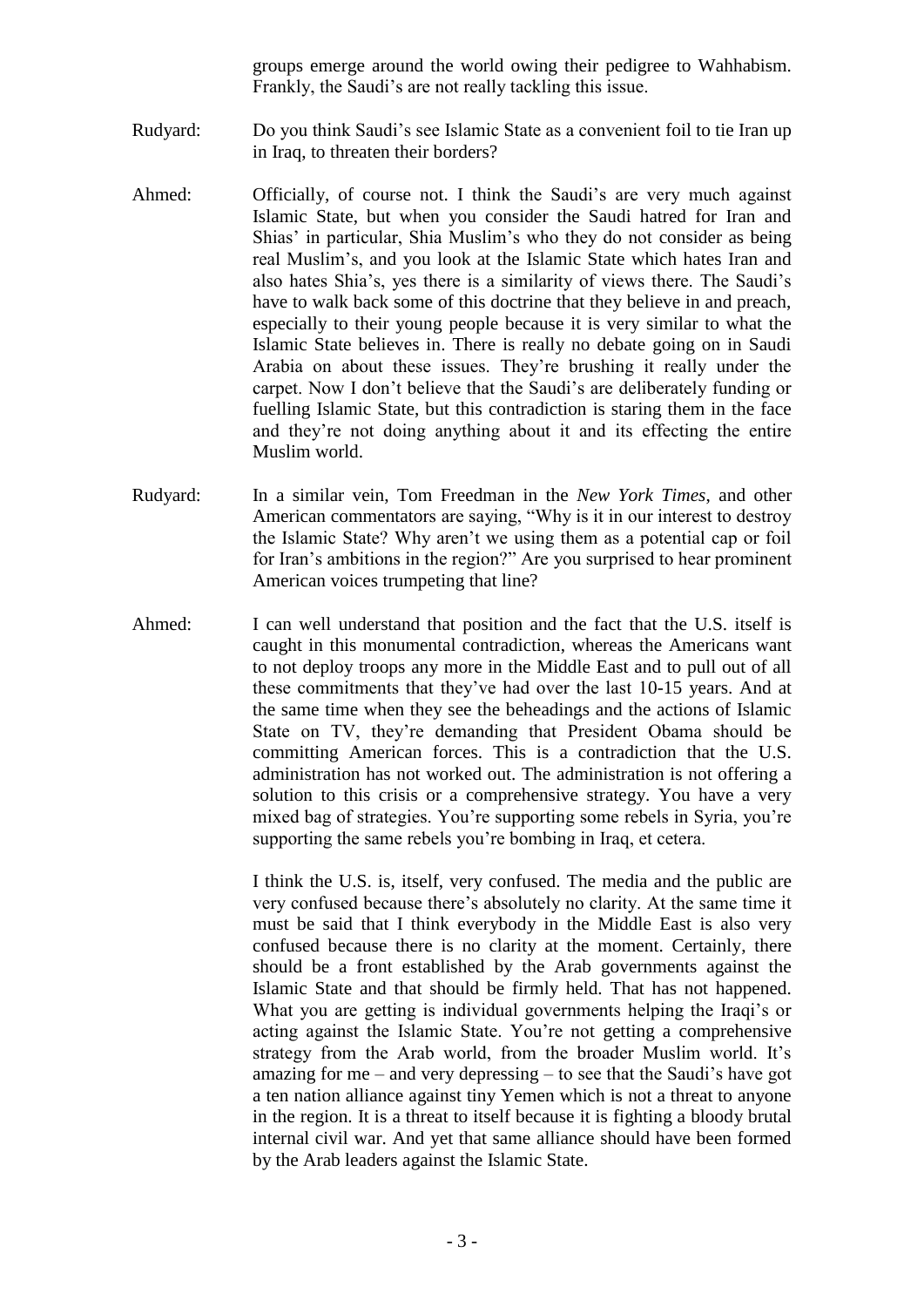- Rudyard: That's a vital point. Why tiny Yemen? Why in one case a ten country alliance, yet with the Islamic State it is America who should lead.
- Ahmed: That is the real contradiction…this fourteen nation alliance against the Islamic State which is lead by the Americans should have been lead by the Arabs or a number of Arab states working in harmony. At the same time, these Arab states should be making up with Iran so that Iran could, at some stage, also be part of this alliance. That has not happened. I think one thing what the Americans should have been doing much earlier, was to have set about diplomatically trying to build such an alliance with the Arabs in the lead. Muslims around the world are fed up with American intervention just as the Americans are fed up with all their own interventions around the world. We don't want to see American generals decide when Tikrit should be bombed or when this town or that town should be bombed. We should be seeing Arab generals deciding how to take the war forward in Iraq against the Islamic State. The Muslim world is not seeing that. I think what the Americans should have done is to have spent much more capital in a real diplomatic offensive to bring the Arab states together and at the same time try and bring the Arab states in Iran closer together – maybe the second part of this will be possible once we have a nuclear deal between Iran and the United States. But diplomacy is severely lacking. We have the Secretary of State John Kerry traveling in the region extensively, but there doesn't seem to be the kind of intense diplomatic follow-up that is needed to build these alliances which obviously are not going to happen overnight.
- Rudyard: You've pointed out that the analog for Islamic State isn't Al-Qaeda. It is, in fact, the Taliban to the extent that what makes them a significant military threat is their control of territory and their ability to use that to advance their own ends.
- Ahmed: Al-Qaeda's whole philosophy was to create a caliphate in the Middle East. They want to get rid of the Arab regimes. But their whole strategy was that we have to undermine the props of these corrupt Arab regimes, and that is the United States and Europe. So we have to undermine capitalism, we have to blow up the Twin Towers. We have to attack the far power rather than the nearby power. The Islamic State is just the opposite. It wants to directly challenge the Arab regimes and overthrow them and set up a new state which would comprise almost all of the Middle East and do away with the borders. To do that, they don't want to just launch terror attacks against the targets in the Arab world. They have formed a regular army which is extremely well armed because of the weapons they've captured from the Iraqi army. It carries out conventional warfare as well as guerrilla warfare and suicide attacks. They are also trying to create a state in the areas that they have conquered, just like the Taliban did once they set out to conquer/reconquer Afghanistan.

Above all there's been this obsession with controlling territory. They have defended the cities and towns they have taken as long as they could. That, to them, is the hallmark of their persistence and their commitment to what they believe in. This is altogether different from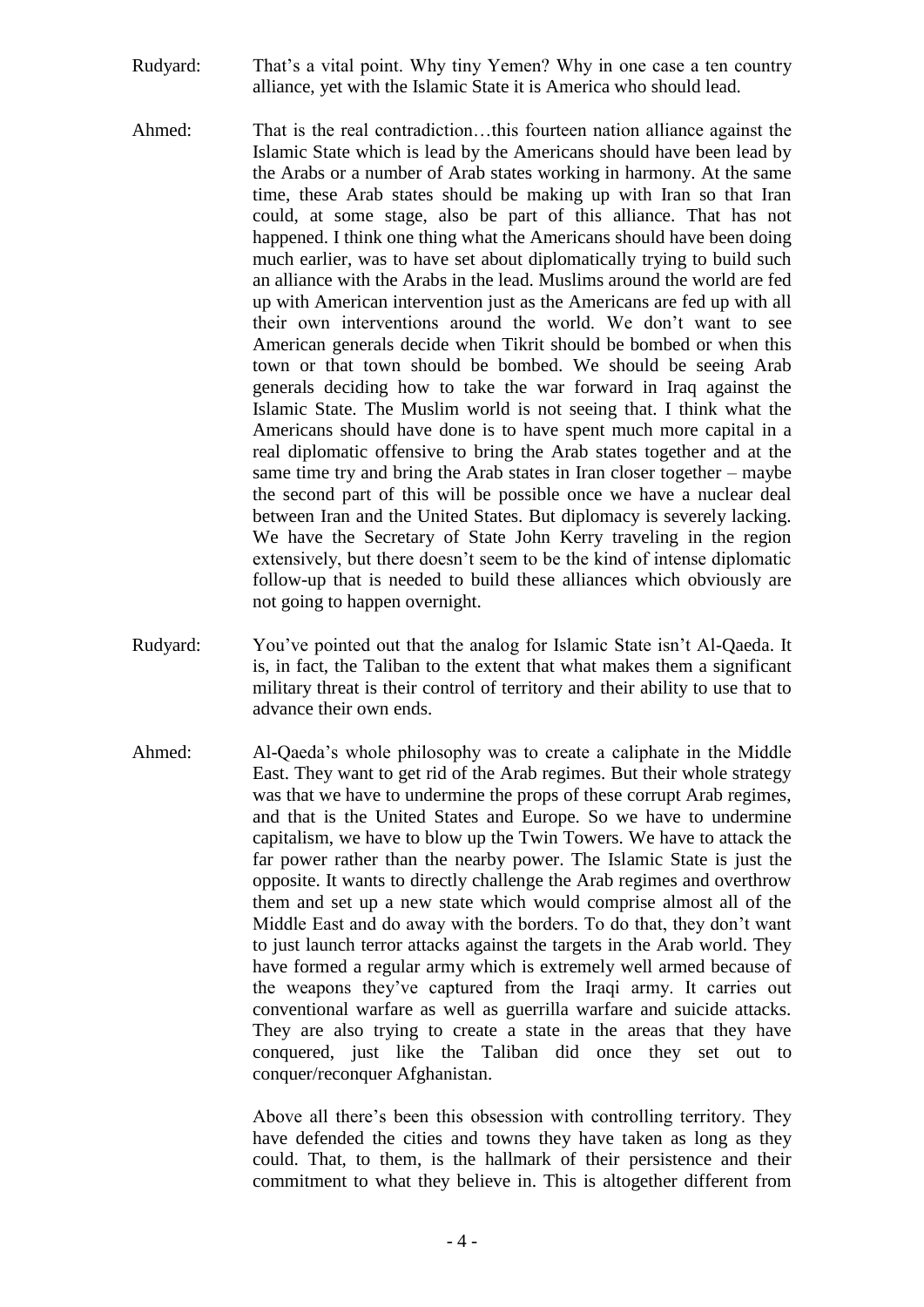al-Qaeda which focused almost entirely and continues to focus almost entirely on terrorist attacks against the west. In Yemen we do have an area where al-Qaeda is actually in control of territory. But it's a desert area and it's not very well provided with logistics and supplies that could enlarge al-Qaeda's strength.

So there is a marked, strategic difference between Islamic State and al-Qaeda. Clearly the Islamic State has hit upon a formula that is very appealing not only to many young Muslims in the Arab world, but also now young Muslims in the west. This is something that al-Qaeda was never able to do.

- Rudyard: Why is the attraction to Islamic State as strong as it has been within some Western countries as compared to al-Qaeda which after all brought down the World Trade Towers?
- Ahmed: By taking territory and seizing cities and towns and revealing how weak the Iraqi sovereign regimes are…. I think the Islamic State is actually got something to offer young people if they want to do jihad. Joining al-Qaeda was much more difficult. It was almost impossible for ordinary people. And here you've got a situation where you've got young Americans, British, Europeans, et cetera; who have literally no background in Jihad or anything else, have no connections with militants, going on the Web and being able to arrive in Iraq via Turkey or whatever. So I think the whole thing of joining a jihad has just become much easier because of the control of territory that these people [Islamic State] have.

What is actually going on in the minds of these young people in all these countries is a much more difficult question. I think Western governments and Western academics and psychoanalysts and therapists are all trying to grapple with this problem. There's no single overwhelming answer which can explain this. One important factor is the immigrant population in many of these European countries are deeply dissatisfied with their lot if life. They lack jobs, education, et cetera. That is certainly one part of it. I think the second part of it is that many of them are literally looking for a purpose in life which is completely missing from the sort of ghettos that they live in Paris or London or anywhere else. We should also be looking at is the ease of travel to Iraq and Syria and how once arrive there they can apparently be useful in the camps of Islamic State. Also where does this twisted brutality, the beheadings and these Western Muslims carrying out these beheadings like Jihadi John and other such characters come from? What depravations have they suffered back at home which has turned them into such brutes? I find this impossible to answer this question. I think there will have to be much more work and research done in the West about what is motivating these people and obviously countermeasures as to how to stop them.

Rudyard: Where does this conflict go from here? Is this a kind of twilight war where you and I, five or ten years from now will still be talking about the Islamic State? Or is this a movement and a conflict that burns itself